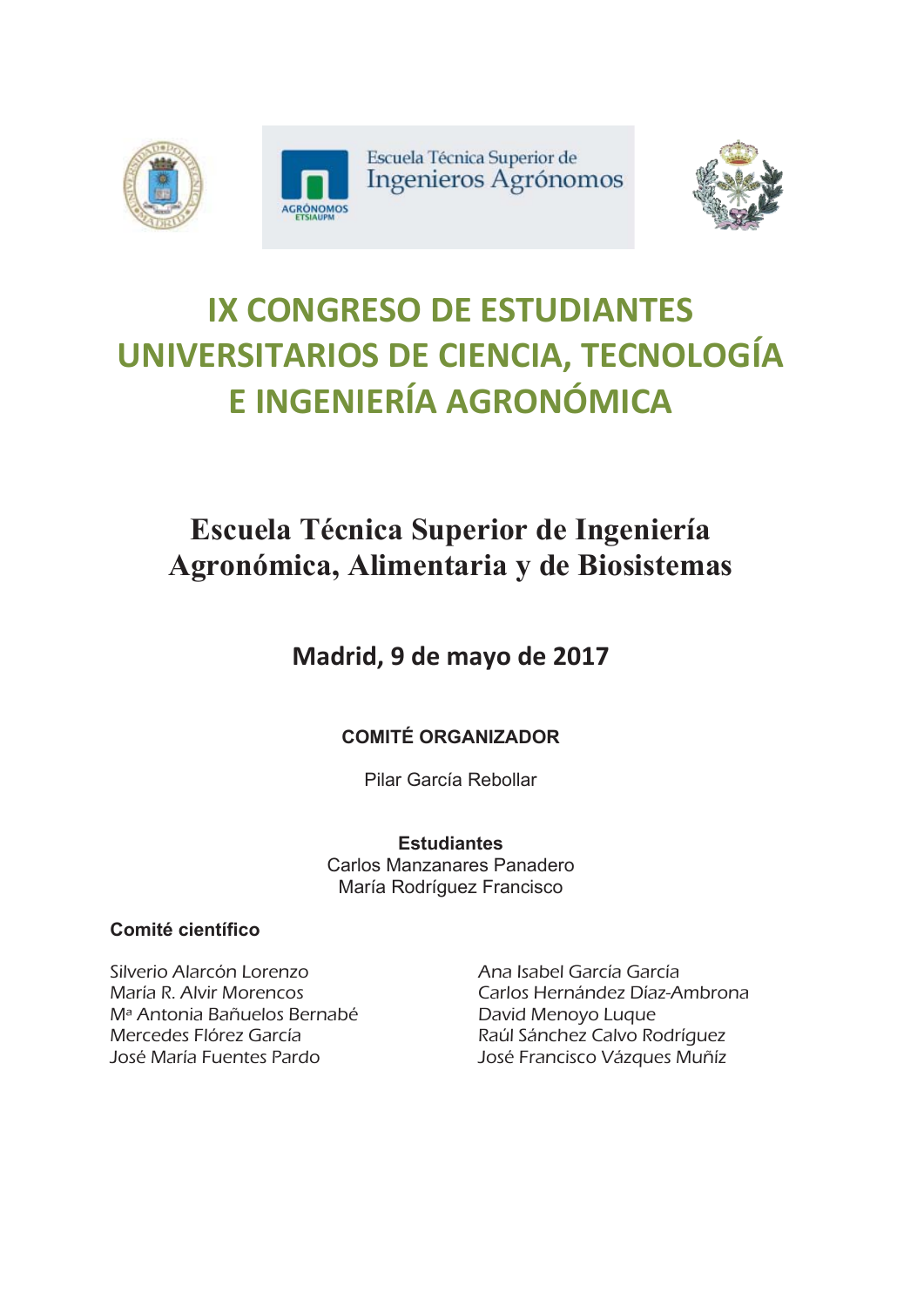

#### ESTUDIO COMPARATIVO DE SISTEMAS DE SIEMBRA EN MAÍZ, EN LOUDIMA, REPÚBLICA DEL CONGO

García, Alejandro

Tutor: Hernández, Carlos Gregorio Departamento de Producción Agraria. E.T.S.I. Agronómica, Alimentaria y de Biosistemas Universidad Politécnica de Madrid alejandrogarciaalvaro@gmail.com

#### **RESUMEN**

Este trabajo experimental fue llevado a cabo en Loudima, República del Congo entre los meses de mayo y septiembre de 2016. Tiene como objetivo determinar la estrategia de siembra óptima para el cultivo de maíz para futuras temporadas y conocer el impacto de marco de siembra y la densidad de maíz sobre el rendimiento en grano en una zona ecuatorial y de baia altitud. El experimento contaba con un total de dieciocho parcelas. nueve de ellas destinadas al sistema de siembra *twin row (102.000 plantas/ha)* y las otras nueve restantes al sistema conventional row (74.000 plantas/ha). Dentro de cada sistema de siembra, el experimento se realizó con tres variedades diferentes de maíz: PAN 12, LG 690 y Cameroon 51; y tres repeticiones. El trabajo de campo fue completado con un análisis de la literatura y de la documentación existente sobre el tema, centrándose en la influencia de los sistemas de siembra y de la densidad sobre el rendimiento. Una vez recogidos los datos experimentales, se les sometió a un método estadístico para conocer qué variedad y bajo qué marco de plantación el rendimiento en maíz es mayor en esta zona. Para determinar la mejor alternativa se analiza si existe un efecto estadísticamente reseñable por parte del sistema de siembra y de la variedad utilizada sobre el rendimiento final de la plantación. Los resultados muestran un impacto estadísticamente reseñable por parte de la variedad y del sistema de siembra sobre el rendimiento. Como conclusión se seleccionó la variedad PAN12 y el sistema de siembra twin row como la combinación que mejores resultados ofrecería en posteriores cosechas.

#### Palabras clave: marco de siembra, rendimiento, Zea mays,

#### **INTRODUCCIÓN**

Para que la producción de alimentos siga aumentando en la misma proporción que la demografía, es necesario explorar vías que nos permitan aumentar los rendimientos de los cultivos. Una de esas estrategias consiste en dotar a las plantas de una mejor distribución sobre el terreno, la cual permita un mejor aprovechamiento de los nutrientes, del agua y de la luz, y que proporcione niveles de competencia entre plantas óptimos para el desarrollo. El *twin row* consiste en un desglose de cada surco en dos hileras de plantas en zig-zag (Figura 1a), esto permite utilizar altas densidades de siembra, teniendo una buena separación entre plantas. Por el contrario, el conventional row, tiene una distribución de las plantas rectangular y la densidad de plantas que puede soportar es inferior (Figura 1b).

|  |  | Figura 1. Distribución de plantas en twin row (a) y en el marco conventional row (b). |  |
|--|--|---------------------------------------------------------------------------------------|--|
|--|--|---------------------------------------------------------------------------------------|--|

|       | $\bullet$              | (b           |       | 18 cm |    |                        |
|-------|------------------------|--------------|-------|-------|----|------------------------|
|       | 22 cm                  |              |       |       | 40 |                        |
|       | 27 cm                  |              |       |       |    |                        |
| 72 cm |                        |              | 75 cm |       |    |                        |
|       | $\bullet$<br>$\bullet$ |              |       |       |    |                        |
|       |                        |              |       |       |    |                        |
|       |                        | (a)<br>27 cm |       | .     |    | $\bullet$<br>$\bullet$ |

Sesión C1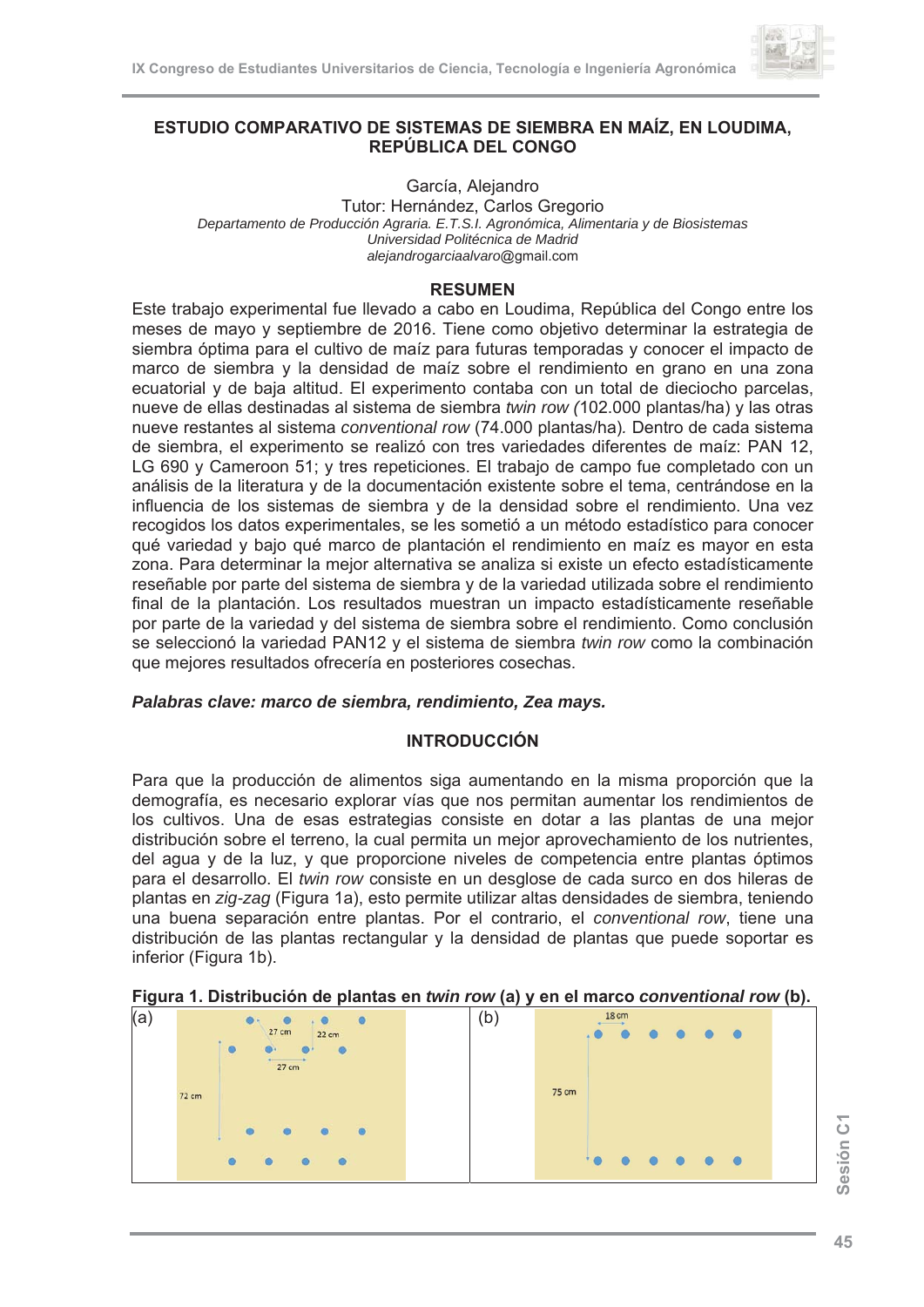

El objetivo de este estudio es determinar el efecto del marco de siembra de maíz sobre el rendimiento en grano en una zona ecuatorial y de baja altitud.

#### **MATERIAL Y MÉTODOS**

Se establecieron dos marcos de plantación el twin row y el conventional row. Realizándose tres repeticiones con cada una de las tres variedades de maíz: PAN12. LG 690 y Cameroon 51, Las 18 parcelas fueron distribuidas de forma aleatoria constando cada parcela con siete hileras de seis metros de longitud. Siendo el suelo predominante en la zona el oxisol, se siguió una única estrategia de abonado para todo el ensayo, la cual consistió en la aplicación de 50 kg/ha de urea, 150 kg/ha de triple superfosfato y 140 kg/ha de cloruro potásico en el mismo día de la siembra. Veinte días después de la siembra se realizó la aplicación de cobertera de 50 kg/ha de urea, y 150 kg/ha de triple superfosfato. La última aplicación de cobertera fue de 100 kg/ha de urea a 45 días después de la siembra. Los cultivos también recibieron el tratamiento de fitosanitarios necesario para su correcto desarrollo y reducir el efecto de posibles plagas y malas hierbas. La cosecha fue realizada 114 días después de la siembra en madurez fisiológica. Para la toma de los datos se descartaron las cuatro filas bordes que frangueaban los cultivos. Una vez recogidas la totalidad de las mazorcas sanas, se desgranaron y se procedió a su secado. Una vez que se alcanzó el 12% de humedad se procedió a su pesado mediante una báscula digital de un gramo de sensibilidad. Los datos recogidos fueron procesados mediante el programa informático STATGRAPHICS Centurion XVI versión 16.0.08. Dentro del programa la rama utilizada es Stat Advisor ANOVA para el análisis multifactorial.

#### **RESULTADOS Y DISCUSIÓN**

El marco de siembra y la variedad utilizada tienen un efecto estadísticamente significativo sobre el rendimiento de maíz (Figura 2). Así lo indican el resultado del análisis de la varianza sobre el efecto significativo de cada factor en el rendimiento con un nivel de confianza del 95,0%. En este caso, los valores del nivel de significación estadística obtenidos son para el marco de siembra 0,0004 y para el cultivar de 0,0142. Esto no ocurre en el caso de la interacción de ambos efectos sobre el rendimiento, ya que el valor es 0.2745 y por lo tanto superior a 0.05. Aun así el cultivar PAN12 presentó un mejor resultando en ambos marcos.





Sesión C1

Mediante las medias y los intervalos mínima diferencia significativa (LSD) al nivel 95%, se conoce si los sistema de siembra conventional row y el twin row son homogéneos. En este caso, se entiende que no son homogéneos y por lo tanto se pueden aceptar que el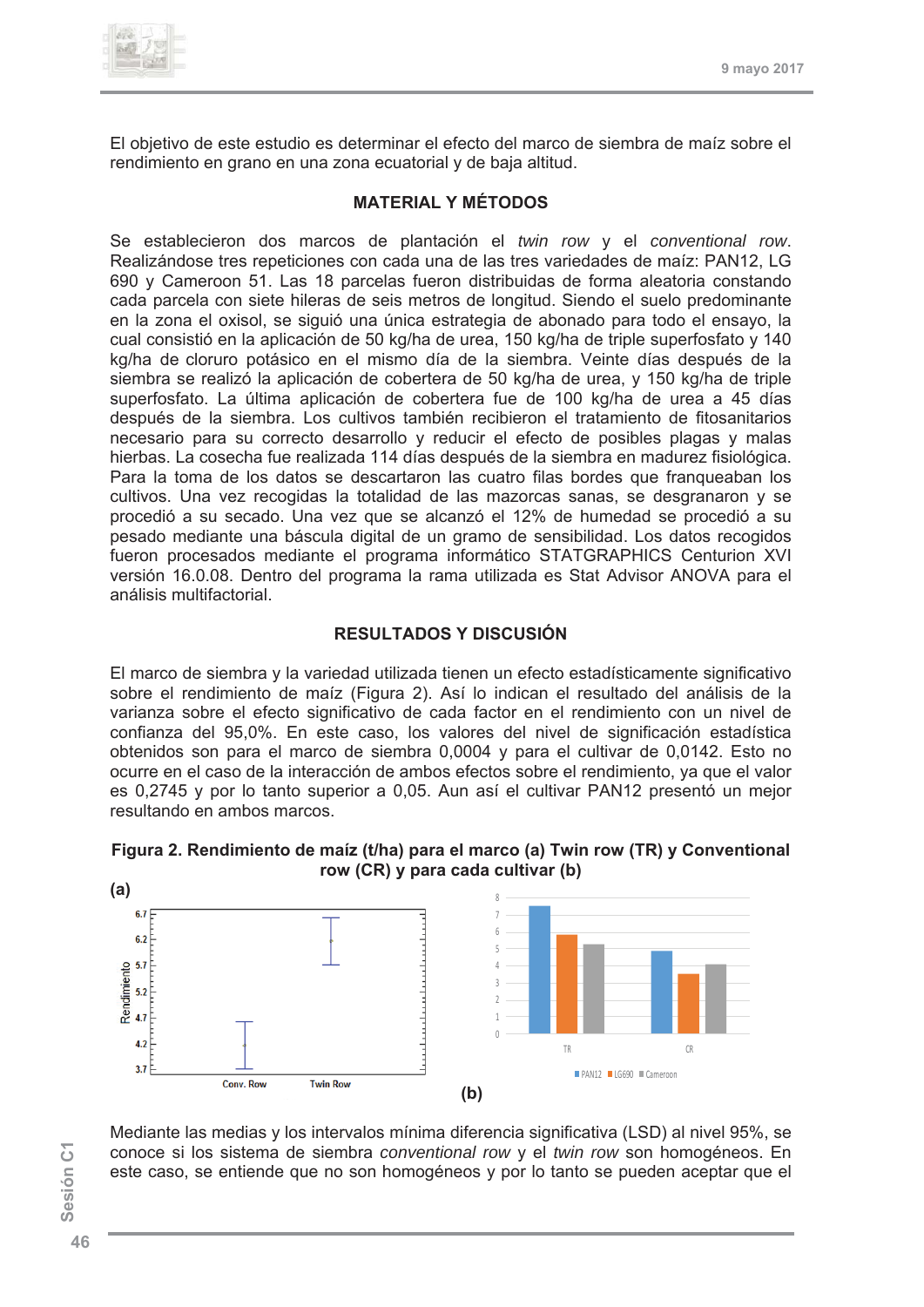

marco twin row mostró un rendimiento significativamente mayor que el conventional row. El valor del límite inferior del *twin row* con el 95% de confianza es de 5,53 t/ha, el cual es superior al límite superior del conventional row, que tiene un valor de 4.81 t/ha, es decir. existe una diferencia de 0.72 t/ha entre el máximo y el mínimo entre ambos sistemas. Siendo el límite superior del twin row 6,81 t/ha y el inferior del conventional row 3,53 t/ha. Por otra parte, analizando las medias obtenidas, se puede apreciar una mayor cosecha media por parte de twin row, con un valor de 6,17 t/ha, respecto a las 4,17 t/ha del conventional row. Estos resultados son similares a los obtenidos por Karlen y Camp (1985), los cuales obtuvieron un aumento en el rendimiento con el twin row de entre 0,52 t/ha y 0.76 t/ha respecto al conventional row. Resultados similares fueron recogidos por Gozubenli et al. (2004). Así mismo, estos resultados contradicen a Karlen y Kasperbauer (1989) que obtuvieron rendimientos inferiores en las cosechas de *twin row* respecto a las de conventional row. Aunque en general, el twin row mejora el rendimiento de manera considerable con el cambio a twin row (Martín y Iribarren, 2013). Este aumento en la producción por parte del twin row podría ser debido a que la mejora en la distribución reduce la competencia entre plantas de un mismo surco por la radiación solar, el agua y los nutrientes (Karlen et al., 1987; Camp et al., 1985). El mayor número de plantas y su mayor desarrollo auspician una mayor cubierta del terreno. Este rápido desarrollo inicial. permite una mayor intercepción de radiación solar, lo que propicia ratios de fotosíntesis mayores y como resultado una mayor cantidad de fotoasimilados, lo cual se traduce en mayor materia seca (Nummer y Hentschke, 2006). También el mayor espaciado entre plantas permite una mayor exploración radicular, que va desde un 14% en el caso del conventional row al 45% del twin row (Great Plains, 2011), lo que podría contribuir a un incremento en la producción debido a la mejor captación y mayor disponibilidad de agua y nutrientes. Aunque en EEUU estudios con twin row no han mostrado ventajas en los rendimientos de manera constante en comparación con el sistema convencional, con misma densidad de plantas (Nelson y Smoot, 2009).

La figura 3 muestra que la agrupación por cultivares de maíz forma grupos homogéneos, según los datos de mínimos cuadrados para el rendimiento con un intervalo de seguridad del 95%, por lo que no hay diferencias significativas entre ellos. Aun así cabe destacar los rendimientos superiores obtenidos en la variedad PAN12 que van desde las 5,42 t/ha en conventional row hasta las 6,98 t/ha de twin row. Las variedades LG 690 y Cameroon 51 se comportan de manera similar a lo largo del experimento, obteniéndose en el caso del conventional row 3.91 t/ha y 3.83 t/ha respectivamente. Los rendimientos obtenidos en el twin row fueron de 5,40 t/ha en Cameroon 51 y 5,48 t/ha en LG 690.



#### Figura 3. Rendimiento de maíz (t/ha) por cultivar.

La interacción del efecto del cultivar en el rendimiento se puede apreciar en la figura 3. En ella se observa la tendencia positiva del rendimiento frente al cultivar PAN12. Como se ha dicho antes, no se pueden afirmar estas conclusiones puesto que el valor de P es superior a 0,05. Aunque el método estadístico no lo avale el cultivar que mejor se comporta es PAN12, para el que se ha obtenido en cosecha un rendimiento medio en

Sesión C1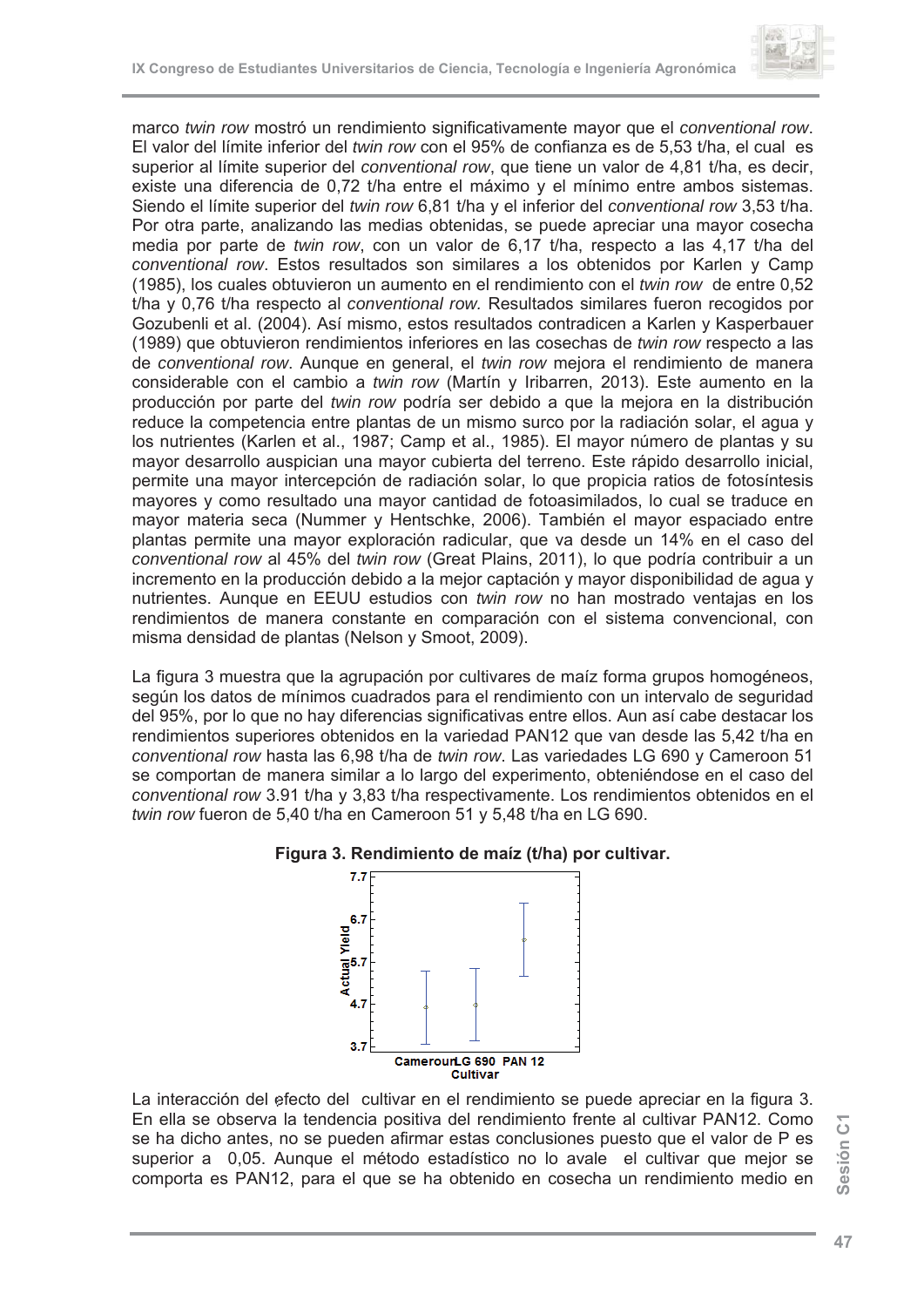

conventional row de casi 4 t/ha y en twin row de 7,5 t/ha (Figura 2b). Por su parte LG690 se comporta de manera paralela a PAN12 pero con un descenso en las producciones de 1.8 t/ha aproximadamente. Respecto a Cameroon las pruebas estadísticas determinan un comportamiento irregular, no pudiéndose obtener ninguna conclusión debido a su variabilidad. Esto quizás sea debido a que no es una semilla certificada.

#### **CONCLUSIONES**

Tanto el sistema de siembra como los cultivares utilizados tienen un efecto significativo sobre el rendimiento de maíz. Los rendimientos obtenidos bajo el sistema de twin row fueron significativamente más altos que los del conventional row. Los rendimientos más altos han sido los alcanzados por el cultivar PAN12 bajo el marco de siembra de twin row (entre 8,64 t/ha y 6,42 t/ha). En segundo lugar se encontraría la combinación del cultivar LG690 y el sistema de siembra *twin row*. Aunque, no hubo un efecto estadísticamente reseñable, la variedad PAN12 cosechó los rendimientos más altos. La estrategia que definirá las próximas cosechas es la variedad PAN 12 bajo el marco de siembra de twin row. En todos los casos estudiados el *twin row* presentó mayores rendimientos que el conventional row.

#### **AGRADECIMIENTOS**

El autor agradece a la UPM por su programa de ayudas de viaje de cooperación (Resolución Rectoral de 11/03/2016) para el desarrollo a través de las alianzas público-privada-personas. También quiero agradecérselo a mi tutor Carlos, el cual siempre tuvo buena disposición para solucionar cualquier duda.

#### **BIBLIOGRAFÍA**

Camp C.R., Karlen D.L., Lambert J.R. 1985. Canadian Journal of Plant Science. 63:45-59. Gozubenli, H., Kilinc M., Sener O., Konuskan O. 2004. Asian J. Plant Sci. 3:203-206. Great Plains. 2011. Twin-Row Principles. http://www.twin-row.com/twin-row-principles (15/01/2017). Karlen D.L. and Camp, C.R. 1985. Agronomy Journal. 77:393-398. Karlen D.L., Kasperbauer M.J., J.P. Zublena. 1987. Appl. Agr. Res. 2:65-73. Karlen D.L. and Kasperbauer M.J., 1989. Appl. Agr. Res. 4:51-56. Martín C. y Iribarren L.M., 2013. Teoría del Twin rows planting. DEKALB INNOVATION. http://www.agpme.es/index.php?option=com\_content&view=article&id=166:teoria-del-twin-rowsplanting&catid=46:eye&Itemid=68 (15/01/2017) Nelson K.A. and Smoot R.L. 2009. Online Crop Management http://dx.doi.org/10.1094/CM-2009-0130-01-RS  $(15/02/2017)$ 

Nummer Filho I. and Hentschke C.W. 2006. Revista Plantio Direto 92:1-5.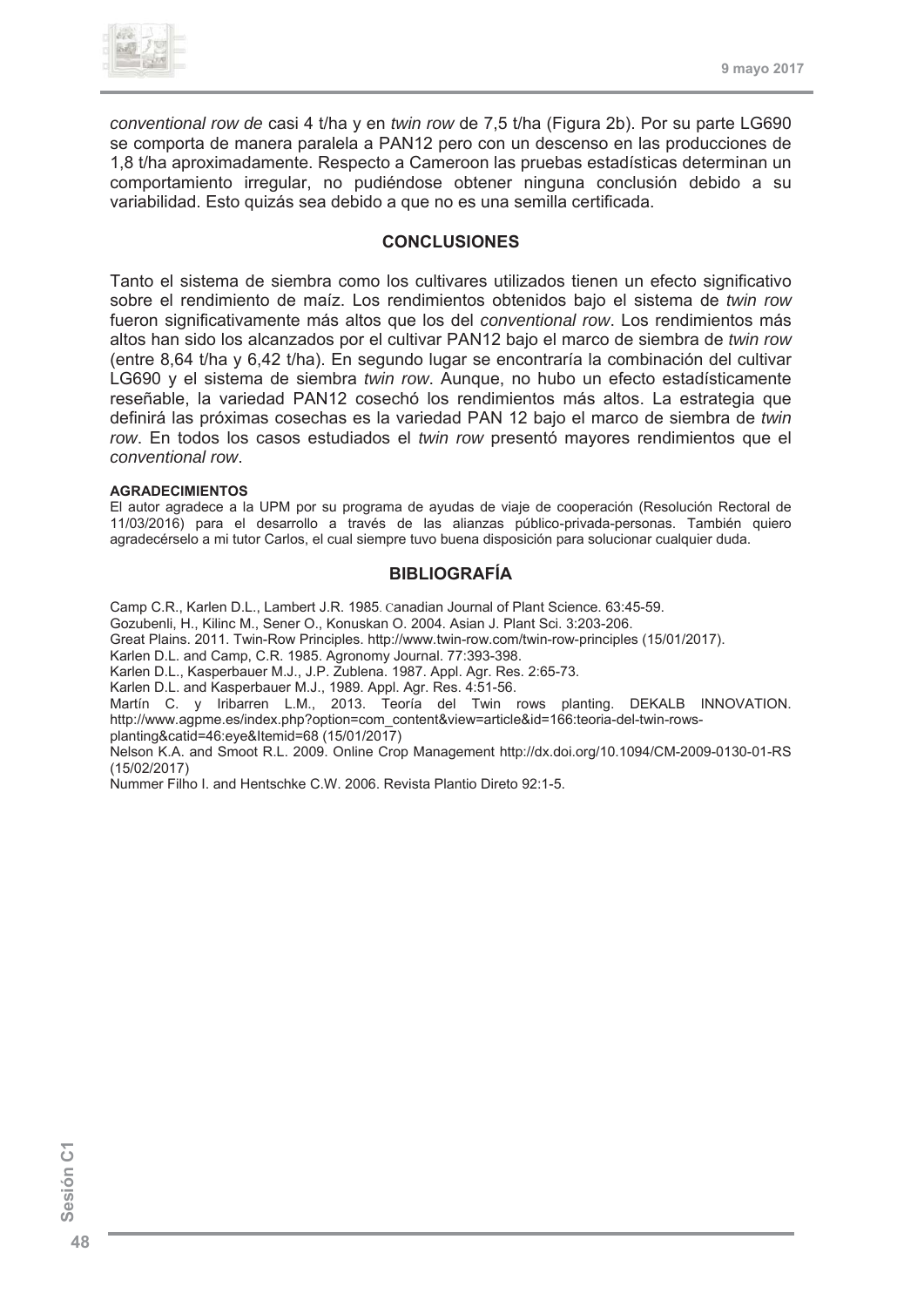**SESIÓN C2**